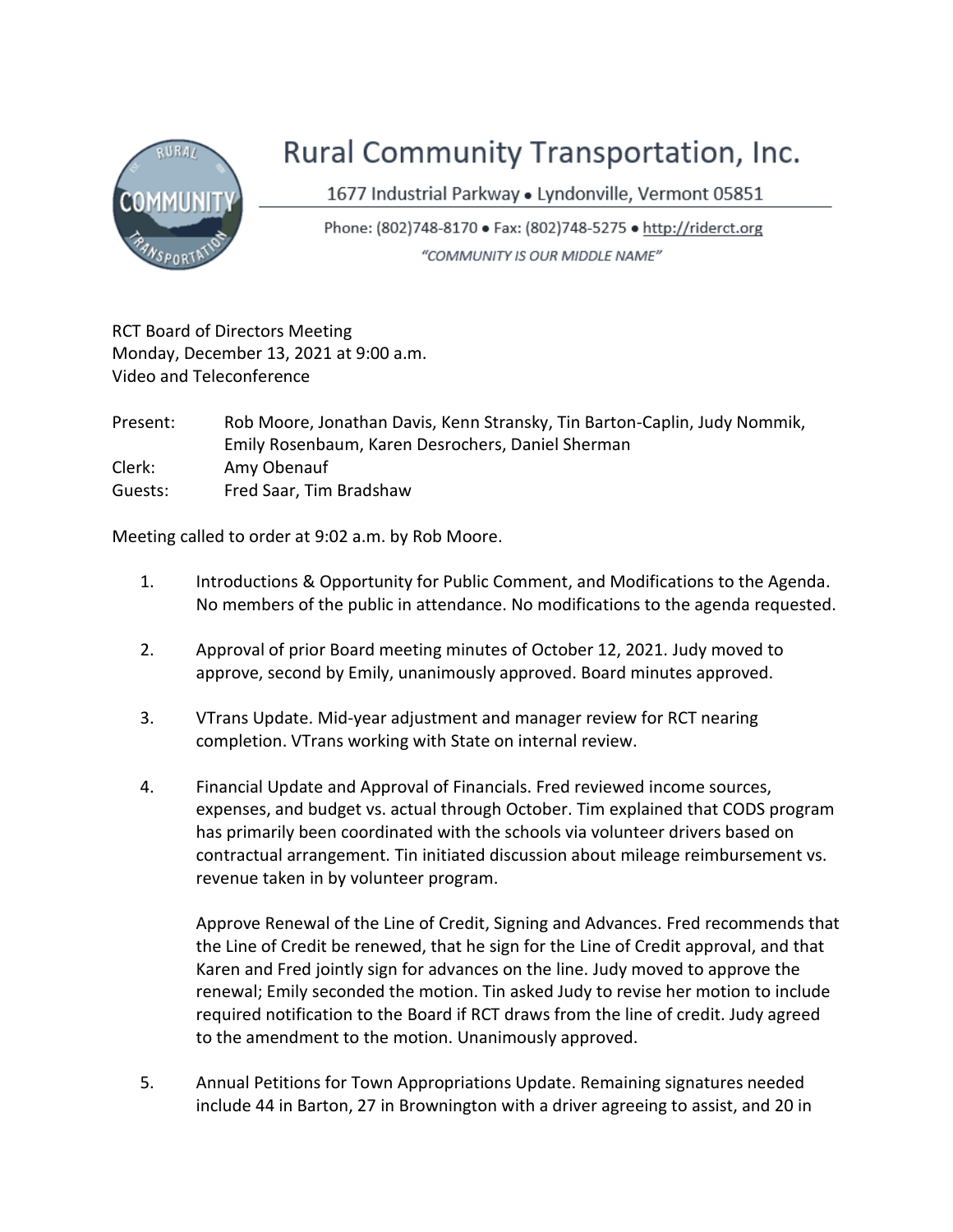Irasburg, with a volunteer who typically gathers many signatures unable to do so this year due to personal circumstances. RCT continues to partner with other area agencies to attend holiday festivals and stand at waste management facilities and markets to gather signatures. Sheffield has recently been completed. Tin, Jonathan, and Judy are willing to pass mailed petitions in Barton and Irasburg.

- 6. Executive Director's Update. Progress in obtaining engineering study for a bus barn and the installation of a building-wide generator. Fred reviewed vehicle procurement progress and driver fleet status. Public meetings are scheduled this week for proposed route changes. VPTA will perform a Medicaid audit and will work with us on record-keeping for those trips. Jonathan asked about the status of preventive maintenance on the Gillig buses; Fred clarified it is being performed and there is a backup bus to support that.
- 7. Committee Reports and Updates. The Finance Committee recently met to review the financials. Financials approval request is pending from the Committee; Committee is reviewing RCT's finance rules and procedures and making recommendations. Kenn expressed concerns about current compliance with existing policies and procedures. Fred stated he would determine if procedures are not being followed and would deal with any findings. He noted that RCT is bringing in a finance auditor per procedure to assist with that review and will report it to the Board as soon as practicable. Tim expressed his appreciation for the cooperative work that RCT and the Board are doing together.
- 8. Appointments to Vacant Board Seat(s)\*. Judy noted that Tin should be a full Board member instead of an alternate. Judy has been in touch with and vetted several Newport residents to fill the municipal seat there, but they are unable to serve. Rob noted that Newport's Board could appoint someone since it is a municipal seat. Dan noted he would be able to participate on the Nominating Committee. Rob made a motion to change Tin's status from alternate to primary municipal representative for the Village of Barton, Judy seconded the motion. Unanimously approved.
- 9. Staff Climate Survey Status Update. Tin reported that Greg noted high participation by staff on the survey portion; the next step is focus groups in January.
- 10. Staff and Volunteer Appreciation. Karen offered a number of suggestions for showing appreciation for employees and for volunteers. The Personnel Committee will assist in moving this forward. Tin recommended that Fred consult the leadership team to get their ideas as well.

Determination of Need for Executive Session per 1 VSA 313(a)(1)\*. Karen made a motion for the Board to enter executive session. Judy seconded the motion. All agreed a need to enter session passed unanimously. Judy made a motion to enter executive session, Jonathan